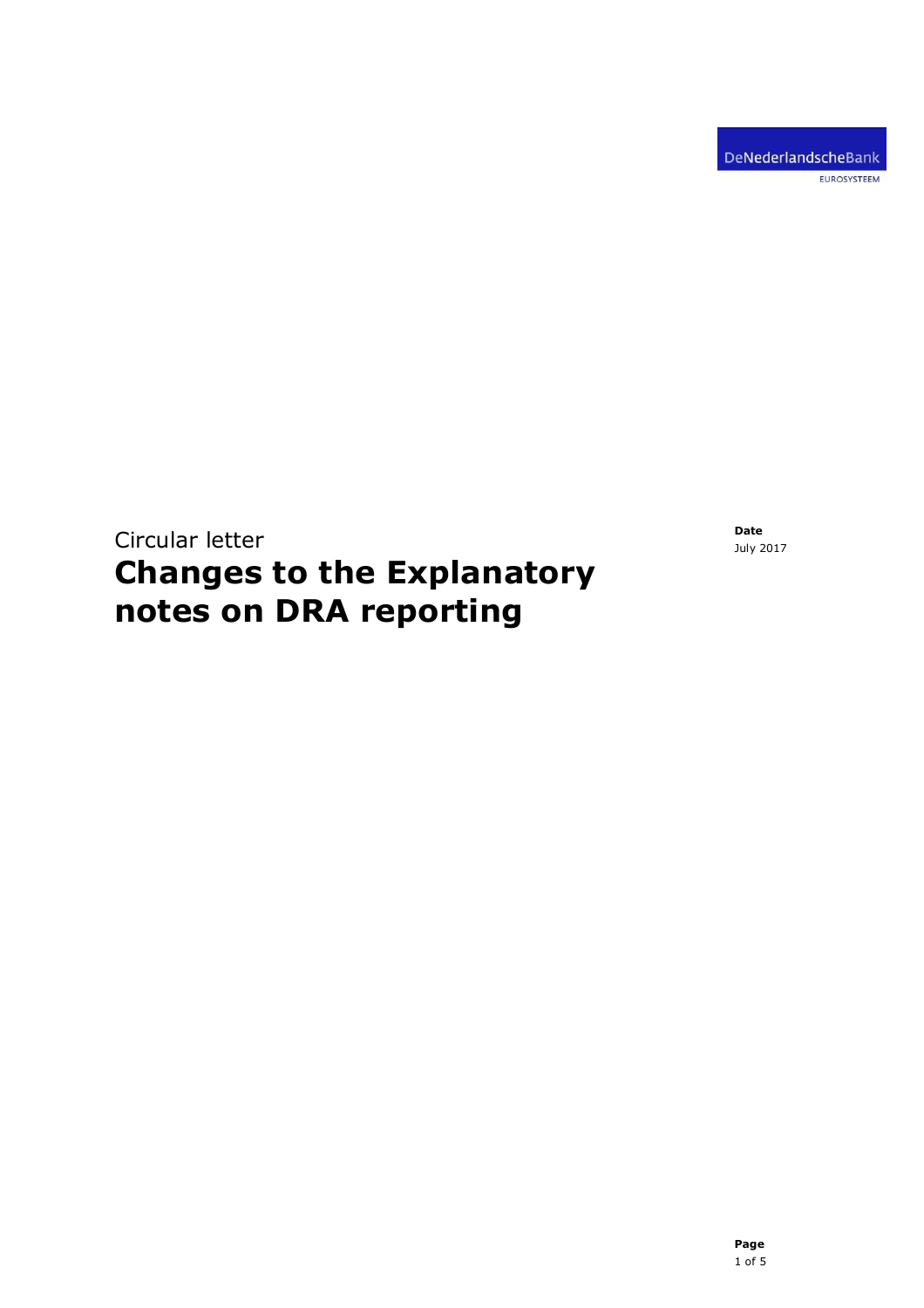EUROSYSTEEM

# **Contents**

|              | <b>Introduction</b>                                                |   |
|--------------|--------------------------------------------------------------------|---|
| $\mathbf{2}$ | Implementation period and reporting in the                         |   |
|              | transitional situation                                             | З |
| 2.1          | When will the changes be implemented?                              |   |
| 2.2          | Reporting in the transitional situation                            |   |
| 3            | <b>Changes and clarifications</b>                                  |   |
| 3.1          | Wage costs including persons working at the company but on another |   |
|              | payroll                                                            | 3 |
| 3.2          | No participating interests possible for units in investment funds  | 4 |
| 3.3          | Reporting ISIN code securities                                     | 4 |
| 3.4          | Collateral for derivatives contracts                               | 5 |
| 3.5          | Forward exchange transactions and other futures contracts: further |   |
|              | explanation                                                        | 5 |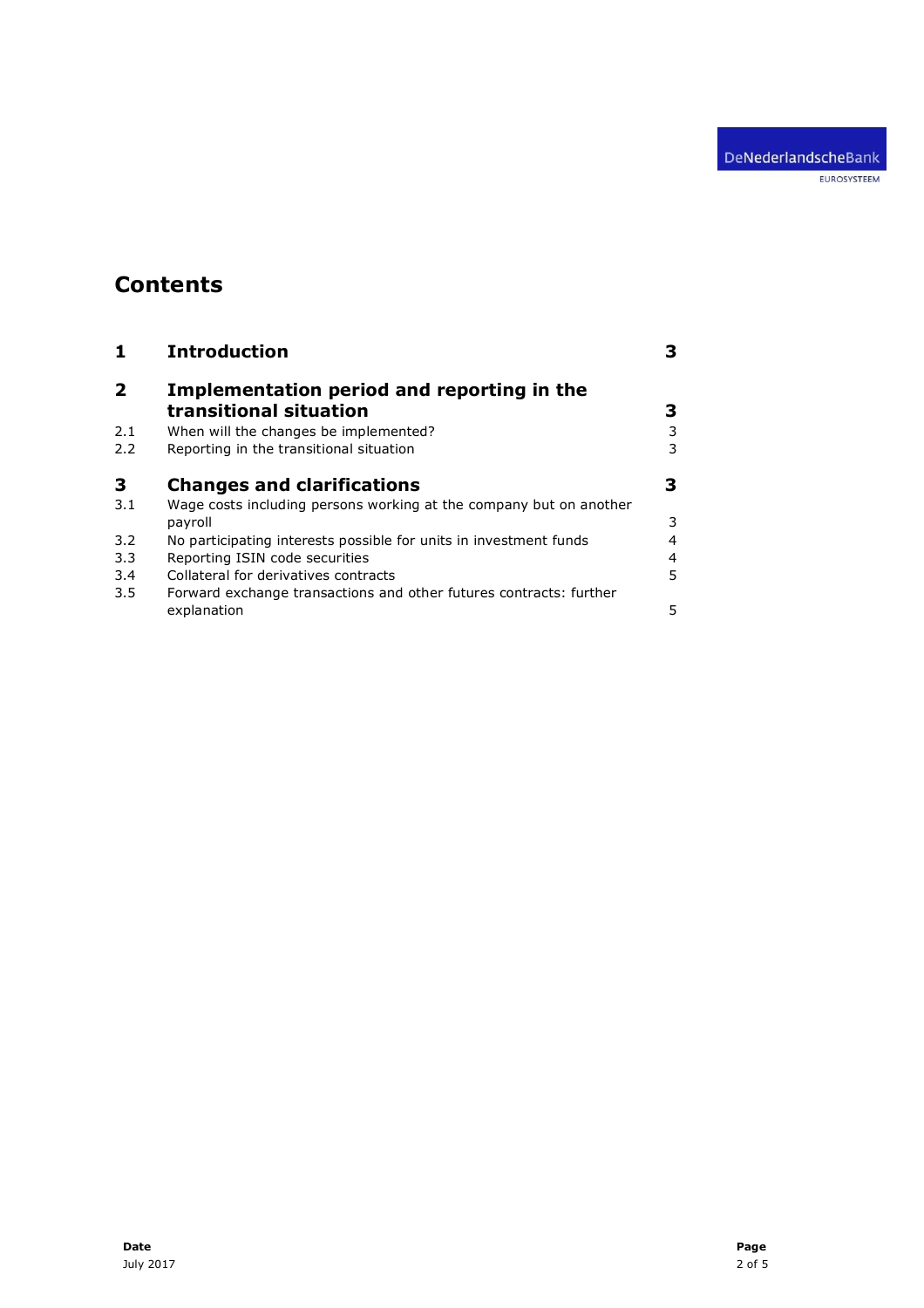# 1 Introduction

This circular describes the changes and clarifications to the explanatory notes on DRA reporting for the balance of payments, sectoral statistics and sectoral accounts. The changes were made to clarify how specific instruments or transactions must be reported as a result of new developments or questions that we received. $1$ The changes apply to all reporting profiles that contain the relevant forms. The changes only involve the reporting instructions. The reporting forms themselves have not been amended.

First, we will explain the implementation time frame for the changes, and how these changes must be reported in the transitional situation. Next, we will discuss the changes and clarifications in more detail. At a later stage, they will be incorporated in the explanatory notes to the DRA reporting forms.

# 2 Implementation period and reporting in the transitional situation

# 2.1 When will the changes be implemented?

The changes and clarifications must be included in the reports for the periods starting from 1 January 2018, i.e. in the monthly report on January 2018, the quarterly report on the first quarter of 2018 and the annual report on 2018.

# 2.2 Reporting in the transitional situation

For the profit and loss account items, the changes only have to be implemented in the relevant column. No further reconciliation adjustments are necessary. This applies to the change in section 3.1.

For items on the assets and liabilities forms, changes can lead to situations where reports can no longer be reconciled, because the opening balance in the report cannot be adjusted and must be the same as the closing balance of the preceding period. If this happens, the difference must be accounted for in the 'other changes' column.

# 3 Changes and clarifications

# 3.1 Wage costs including persons working at the company but on another payroll

#### Current requirement

The WVB-S form requires you to report on wage or staff costs for own staff members.

#### New requirement

The items and sub-items of staff costs must relate to persons employed by the reporting company. This involves both persons on the company's own payroll, insofar as they are in actual fact working in the company, and persons working for the company whose payroll records are kept by a parent, sister or subsidiary company.

 $1$  We communicated some of the instructions in this document to specific groups of reporters before.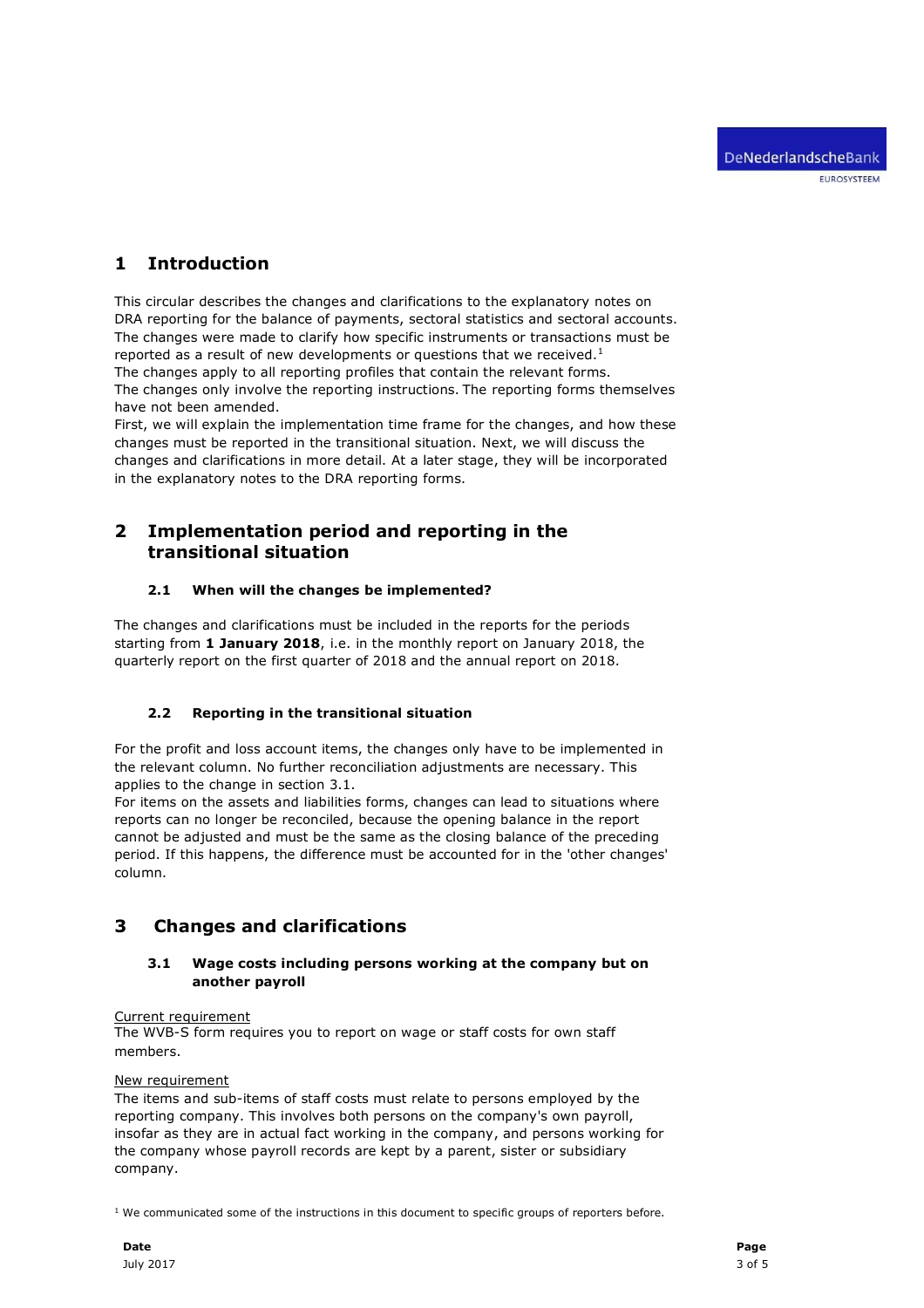This means the following employees must be included:

- persons working at the company whose payroll records are being kept by a parent, sister or subsidiary;
- persons on the company's own payroll, including persons aged 65 or over who are employed by the company, and those that have been seconded for less than one year to a branch office or to a project abroad;
- directors of public limited companies (NVs) and private limited companies (BVs) on the company's own payroll, including director-major shareholders (DMS) and any family members employed by the company.

The following employees must not be included:

- persons whose payroll records your company keeps, but who are in actual fact employed by an affiliated company, such as a subsidiary;
- persons that are fully incapacitated under the General Incapacity for Work Insurance Act (AAW/WAO), on a disability pension, etc.;
- persons seconded for more than one year to a branch office or to a project abroad.

If work has been outsourced, or activities have been separated, persons performing these activities must not be included. Examples are pension scheme administration companies and investment managers performing specific tasks for pension funds or investment funds. Please note that the associated costs must be reported under Other operating expenses or Management fees (WVB-L form) depending on the activities performed.

#### 3.2 No participating interests possible for units in investment funds

#### Current requirement

At present, there are no specific instructions for units in and held by investment funds.

#### New requirement

Investments in units of investment funds (assets for all institutions and liabilities for the investment fund) cannot be classified as participating interests (i.e. direct investments) regardless of the size of the shareholding. They always come under the statistical concept of "securities transactions" This means that:

- investments in units of investment funds (on the assets side for all institutions) must always be reported on securities forms AEN and AEB, not on form AD;
- investments in units of investment funds (on the liabilities side of investment funds) must always be reported on form PEN-A, not on form PD.

In other forms of equity (or working) capital equity investments by investment funds may be possible, which applies to participating interests in a company of 10% or higher and to cross-holdings (in subsidiaries of investment funds) of lower than 10%.

# 3.3 Reporting ISIN code securities

#### Current requirement

When reporting securities with ISIN codes, a distinction must be made between equity securities and debt paper. When in doubt whether securities should be classified as equities or debt paper, the difference may be determined by their